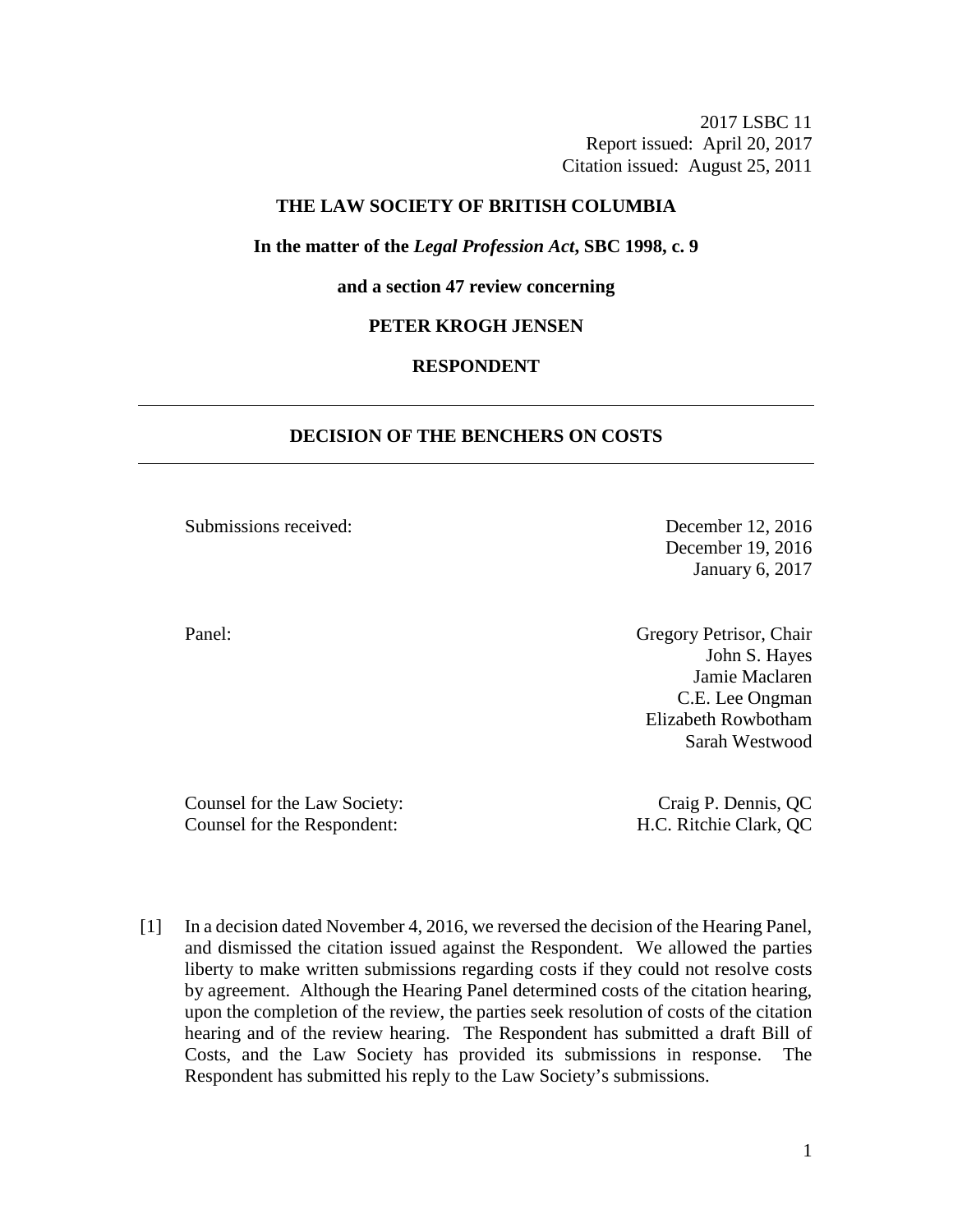- [2] Rule 5-11(1) of the Law Society Rules provides that a hearing panel may order costs in respect of a hearing of a citation. Rule 5-11(2) provides that a review board may order costs in respect of a review. Rules 5-11(3) and (4) provide that a hearing panel or review board, in determining costs, must have regard for the tariff of costs in Schedule 4 of the Law Society Rules, but may award no costs or may award an amount of costs different than that prescribed by the tariff.
- [3] Accordingly, we are to have regard to the tariff, but we may exercise discretion in deciding what is most appropriate, and may decide not to make an order for costs, or may award an amount different than that prescribed by the tariff.
- [4] The hearing of the citation by the hearing panel took six days to conclude. Written submissions were exchanged. Numerous pre-hearing applications were made. This was a strongly contested proceeding.
- [5] In our consideration of the costs claimed by the Respondent, we have in general awarded the Respondent his costs where he was successful. Where the Respondent was not successful, or where the Law Society was successful, we have in general not awarded costs. The Law Society submitted that the costs in respect of unsuccessful applications of the Respondent should be deducted from the costs awarded to the Respondent. Our doing so would in essence award the Law Society costs for those applications in any event of the cause, which is a remedy usually reserved for applications without any significant merit. Except for an application which was made to the Discipline Committee, an award of costs in respect of each application, regardless of the eventual outcome of the proceeding, could have been made at the time of each such application by the hearing panel, but was not. We decline to make such a determination in the absence of any evidence that the applications were without any significant merit.
- [6] Neither counsel submits that a determination of costs as prescribed by the tariff of costs is inappropriate. Counsel for the Law Society suggests an overall amount for costs and disbursements of \$20,100, which appears to be very close to the amount prescribed by the tariff, with adjustments as submitted by the Law Society. The Respondent claims a total of \$41,829.18. Counsel differ in their views of how units under the tariff should be calculated, and in respect of some disbursements claimed. In our view, the calculation of costs in accordance with the tariff of costs is appropriate.
- [7] Counsel for the Respondent, in his submissions, advises that he has, with minor exceptions, claimed the same number of units for the same items as Law Society counsel did in the Law Society's draft Bill of Costs following the citation hearing in this proceeding.
- [8] In respect of each item claimed by the Respondent:
	- a. Item 1 (general preparation)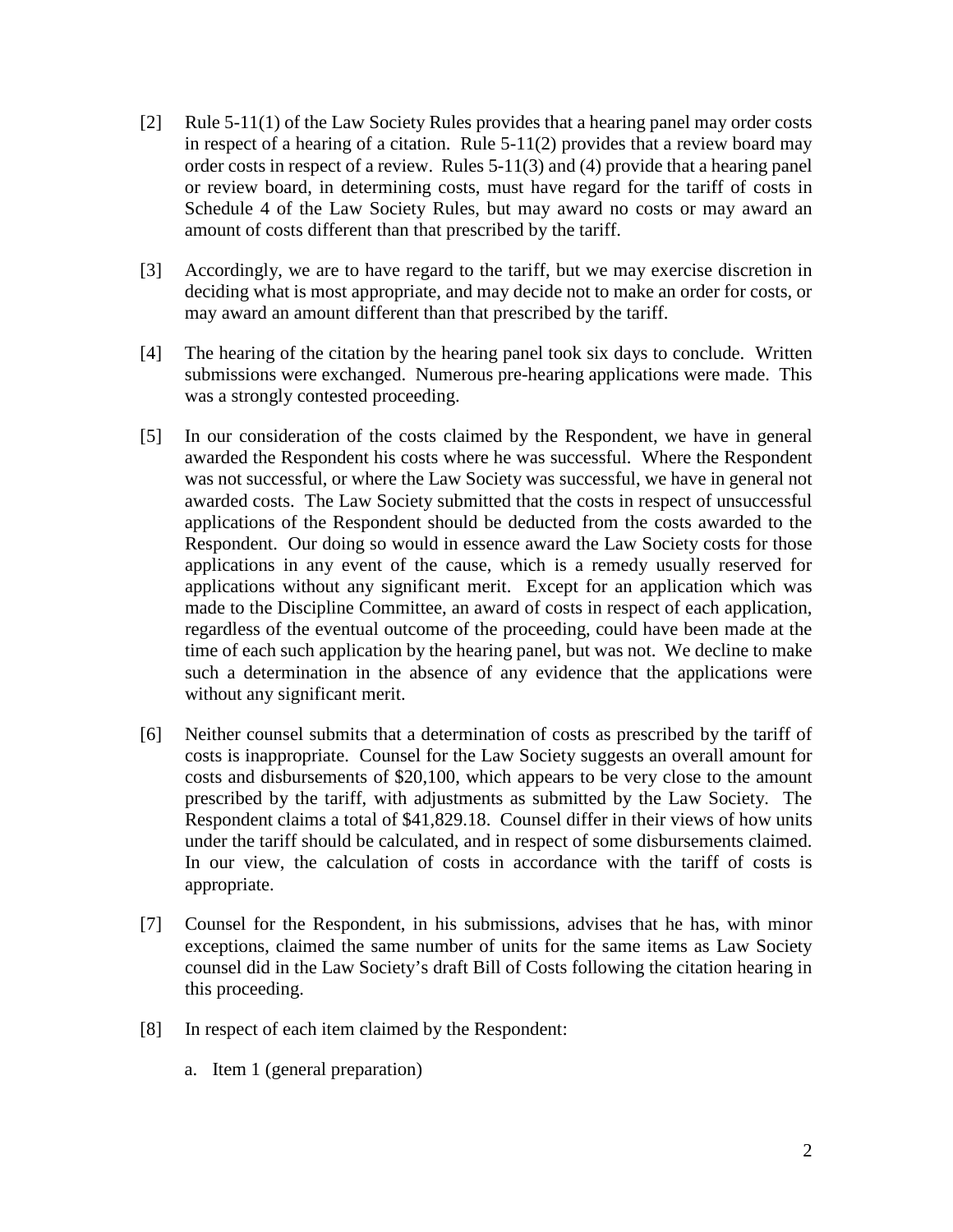The Respondent has claimed the maximum 10 units. As we have noted, these were protracted and vigorously contested proceedings. 10 units as claimed by the Respondent is reasonable, and we allow 10 units.

b. Item 5 (applications to adjourn)

The Respondent has claimed costs for four adjournment applications, three of which were successful. It is appropriate and reasonable that the Respondent should have his costs of those three successful applications, for a total of five units.

c. Item 6 (pre-hearing conferences)

The Respondent has claimed three units in total for two pre-hearing conferences. Given the length of the hearing, we consider the claim reasonable and we allow the three units claimed.

d. Item 8 (preparation of affidavits)

The Respondent claims 10 units for the preparation of affidavits that were not used in the proceedings. We cannot conclude that the affidavits were reasonably necessary and we do not allow any units for the item.

e. Item 10 (response to notice to admit)

The Respondent claims 10 units. The tariff allows from five to 20 units. Law Society counsel did not express any criticism of the units claimed. We consider the number of units claimed to be reasonable and allow 10 units.

f. Item 12 (contacting, interviewing, issuing summonses to witnesses)

The Respondent has claimed five units. The tariff allows from two to 10 units. Law Society counsel has expressed no criticism. We consider the number of units claimed to be reasonable and allow five units.

g. Item 14 (interlocutory or preliminary motions)

The Respondent claims 60 units for three unsuccessful applications. We do not consider the Respondent's claim for costs in respect of those applications reasonable. As stated above, we do not consider it appropriate to subtract costs in respect of those applications from the Respondent's costs overall. We award no costs to either party in respect of those applications.

h. Item 15 (attendance at hearing)

As previously noted, the hearing of the citation required six days. The Respondent claims 30 units for each day, for a total of 180, as prescribed by the tariff. We consider that claim reasonable and award 180 units.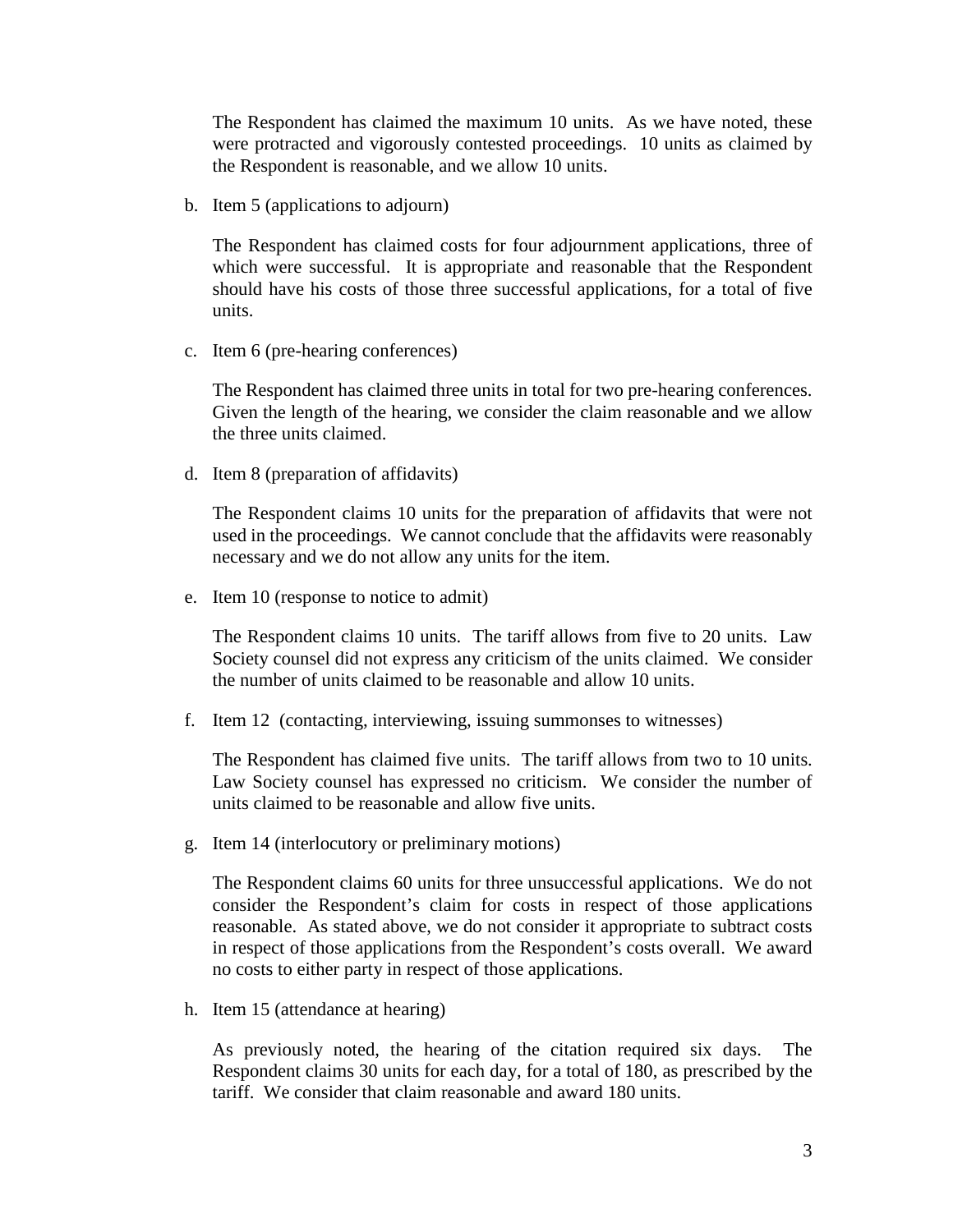i. Item 16 (written submissions where no oral hearing is held)

From five to 15 units is allowed under the tariff.

The Respondent claims five units in respect of an unsuccessful application made to the Discipline Committee for rescission of the citation. We do not consider the claim reasonable and award no costs in respect of those submissions.

The Respondent claims five units for closing submissions and reply submissions. Law Society counsel expresses no criticism of the number of units claimed. We consider the claim reasonable and allow the five units claimed.

j. Item 17 (giving notice of review)

The tariff allows from one to three units. Law Society counsel has expressed no criticism of the number of units claimed. We consider the claim reasonable and allow the three units claimed.

k. Item 18 (settlement of hearing record)

The tariff allows between five and 10 units. The Law Society takes exception to the claim, as it is the Law Society that assembles the hearing record. The Respondent, or counsel, must review and consent to the record, and the five units claimed is the minimum. We consider the number of units claimed reasonable, and allow five units.

l. Item 19 (pre-review conference)

The tariff allows between one and five units. The Respondent has claimed three units. This item does not appear to be in dispute. We consider the number of units claimed reasonable, and allow three units.

m. Item 22 (written submissions)

The tariff allows five to 15 units. Law Society counsel has expressed no criticism of the number of units claimed. We consider the number of units claimed reasonable and allow 15 units.

n. Item 23 (attendance at review)

The review took a day to conclude, and the tariff allows for 30 units. We consider the claim reasonable, and allow 30 units.

In summary, of the 350 units claimed, we allow 274 units, for a total of \$27,400 in respect of fees.

[9] In respect of disbursements claimed: